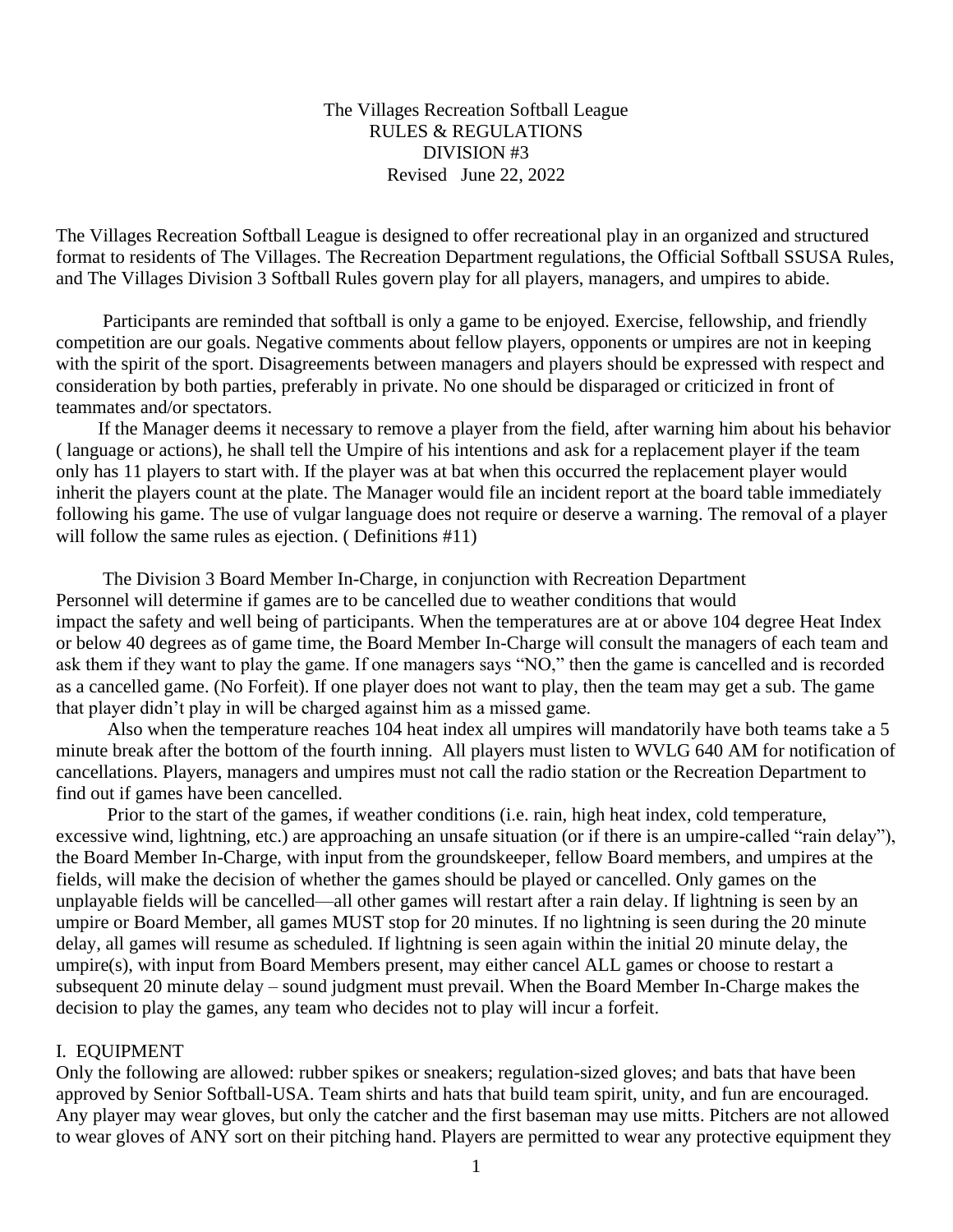feel necessary. It is mandatory that Pitchers wear a NOCSAE-approved protective face mask while pitching and to wear the mask consistent with the manufacture's intended usage of their product. Pitchers may also use pitching screens, if available. It is not mandatory that both pitchers must use a screen if only one pitcher elects to do so. (also see "IV DEFINITIONS")

# II. PLAYERS

# A. QUALIFICATIONS

1. Players must be residents or certified renters of The Villages and must sign an Application (release form) before being eligible to participate.

2. New players must attend three official evaluation practices before becoming eligible to play. The Player Evaluation Committee determines division placement. The division board determines player rating (A, B, or C).

3. A newly evaluated player may sign up for their evaluated division. If a season is already in progress, the newly evaluated player is eligible (providing application has been made) to declare that he wishes to join a team. A previous roster player who has not been drafted at the beginning of the season is eligible and may also declare that they wish to be on a team.

4. New players who indicate that they are Pitchers in D-3 must be evaluated by the Board. If pitchers are coming from a higher division or cross division that are certified in their division they will be added to the Certification list for R3. Pitchers coming from R4 will be evaluated.

The Pitcher Evaluation Process is as follows:

\*\*\*\*\*\*\*

Step 1: Players who want to pitch in D-3 must first go through a preliminary tryout which consists of pitching a simulated game from the mound to a catcher with a player standing in the batter's box while a board member (or certified umpire) acts as the umpire. The simulated game will be three innings in which the pitcher moves on to the next inning after recording three strike outs. The pitcher's base on balls (walks) will be recorded as well. The board members observing this process will decide if the applicant meets this test satisfactorily. If so, the applicant will be allowed to pitch either as a roster player or sub for the remainder of that season.

Step 2: After the initial season is complete the applicant's performance will be evaluated by the board and a decision will be made whether or not the applicant is certified as a pitcher in D-3. If so, no further evaluation is necessary. If not, the applicant will be notified he is not eligible to pitch in D-3 either as a roster player or sub

5. To provide fairness in the division, for a team, and for players who wish to join a team, a roster player must agree to play at least four and one half innings (with the Home team ahead or five innings with the Visitor team ahead) in at least 70% of the regularly scheduled games in a given season. A player who does not play at least 70% of the regularly scheduled games in a given season will become ineligible, removed from a team's roster, and replaced by a player wishing to join a team. When a player is placed on a team from the Replacement List, he will be governed by the 70% rule for the remainder of the games for that season. Ex. 10 games left he could only miss  $3$  games,  $4<sup>th</sup>$  game out.

# For example:

With 22-23 scheduled games, a player may miss 7 games, 8th game out.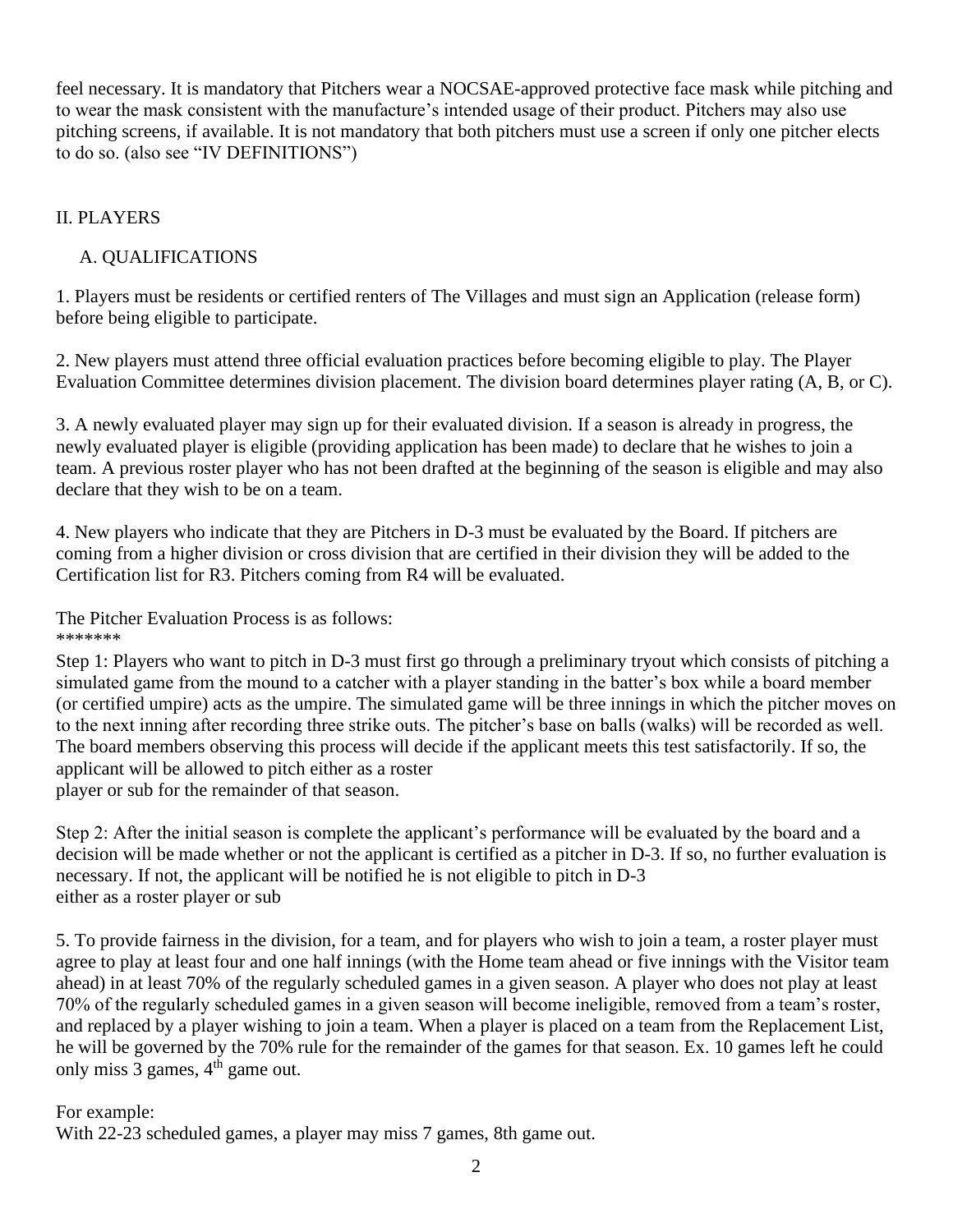With 19-21 scheduled games, a player may miss 6 games, 7th game out. With 16-18 scheduled games, a player may miss 5 games, 6th game out. With 14-15 scheduled games, a player may miss 4 games, 5th game out.

It is each manager's duty to promptly inform the Division Board Commissioner when a player misses too many games and must be replaced or if a team member sustains an injury and informs his manager that he cannot finish the season. See Notes (1) (2) and (3) below.

Note (1): The penalty for failing to inform the Board is as follows:

\*\* Warning Issued for 1st Offense

\*\* Suspended from managing the remainder of the season and all of the next season (if he is appointed manager again) for 2nd Offense.

\*\*Permanently removed as a manager in D-3 for 3rd Offense.

Note (2): When a player (who was removed from a roster due to injury or illness) returns, he will be added to a sub list of players. That player cannot sub for or against his former team and may NOT sub for any team until he misses the minimum required amount of games using the table above.

# B. DRAFT:

 1. The division Board will assign managers at the start each season. They will be chosen from a list of volunteers from the Application (sign-up) forms and must meet all manager qualifications and the manager selection process set forth in the Division 3 Bylaws. Player information will be presented to the managers prior to the draft. Managers will randomly draw for draft position. All playing managers will draft 11 players. All non playing managers will draft 12 players.

 2. Players when signing up for the draft will put down their preferred position on the draft form. They will put down what position they want to play but cannot put down "Any, IF or Rover". Players refusing to play on a team or players refusing to play where their manager assigns them, with the exception of "Pitcher", will be barred from playing or substituting for the remainder of that season. If such an event occurs after the fourteenth (14th) game of the season, they will be barred from playing or substituting for the remainder of that season plus the amount of games of the next season in which they wish to play to equal 14 games. Players returning to the league in mid season under these circumstances shall be placed at the end of the Replacement Player List. Players signing up and NOT designating the position of "Pitcher" as one of their choices may not be named the designated pitcher. Players may also refuse to play the position of "Pitcher" for their current team manager without consequence. Players refusing to pitch for their team will not be permitted to pitch for any other team for the remainder of that season.

# C. LINEUPS:

 1. Each team shall field a minimum of ten (10) players. A team with more than eleven (11) players will have one extra player. No one may volunteer to be the extra player as all players must rotate on the field. No player will sit out more than one inning. Failure to adhere to this rule will result in a forfeit of the game. The game's pitcher is excluded from rotation.

 2. Players who know they will not be able to participate in a game must notify their manager of the reason for their absence.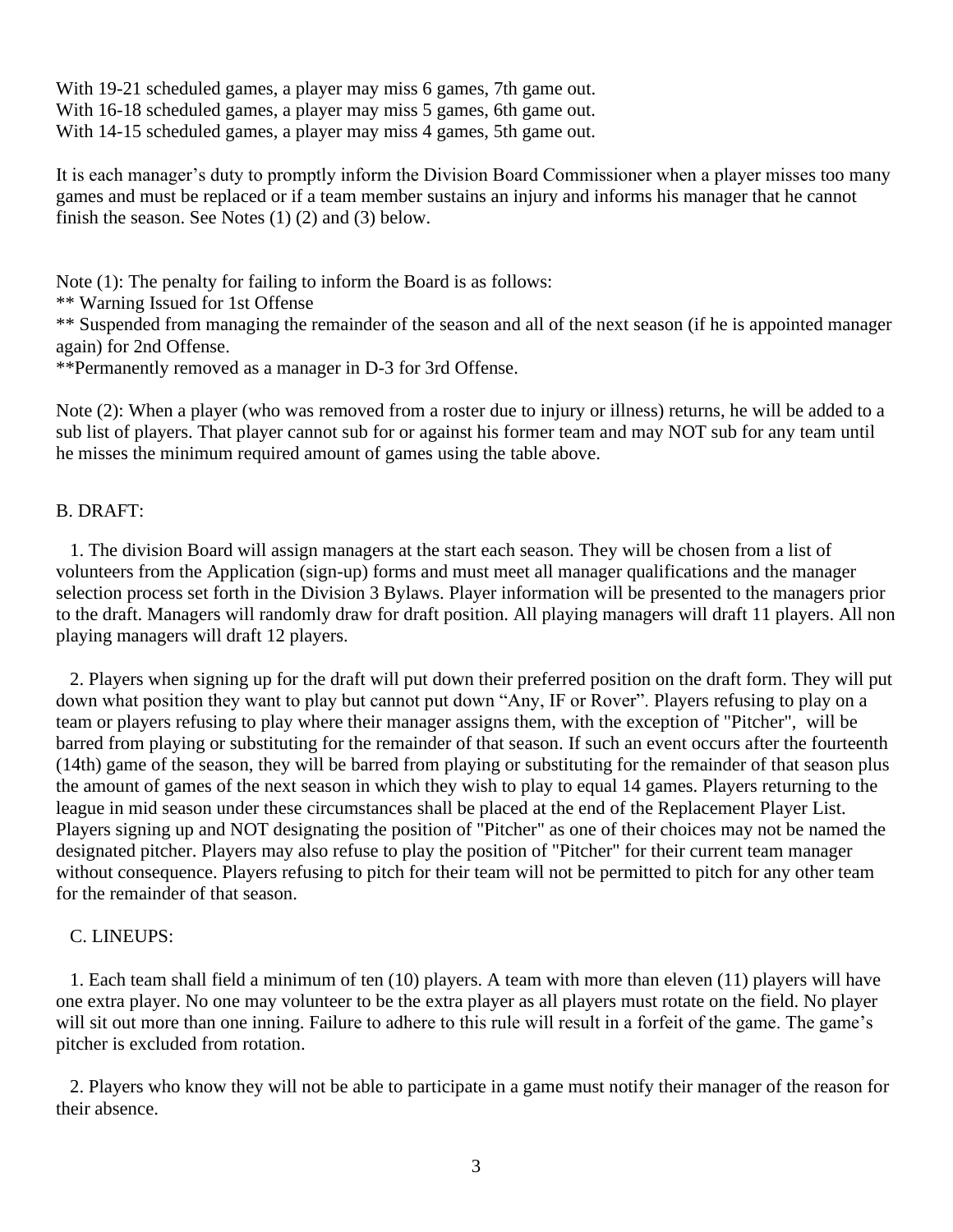3. Players should notify their manager of their presence 40 minutes prior to their own game time. Managers must submit two copies of their lineup, with the players requiring runners, 30 minutes prior to scheduled game time to the Board Member on duty, or note the number of subs needed on the appropriate substitution sheet located outside the snack bar. ANY TEAM MEMBER NOT IN THE LINEUP ARRIVING AFTER THE SUBMISSION OF THAT LINE UP, WILL NOT BE ALLOWED TO PLAY IN THAT GAME. A team member that IS in the lineup, and does not show, will be an out each time at bat. The Board Member In-Charge will, prior to the start of the game, have Team Managers provide "updated" line-up sheets for the score keepers and opposing manager.

4. A team with fewer than seven (7) players will not be allowed to select substitutes and MUST forfeit the game. If a team has seven (7) roster players present, the manager may receive a maximum of three (3) substitutes, and then play with ten (10) players. No more than three (3) substitutes will be allowed on any team for any game, seasonal or playoffs. Players should not start a game if they know they will not be able to complete it. Unless there has been an injury, an ejection or an emergency, a team losing a player will be charged with an out when it is the missing player's turn to bat. Decisions regarding the batting order and defensive assignments are the exclusive responsibility of team managers. If a lineup has 12 players, no substitute will be chosen if one player (with exception of the designated Pitcher) leaves for any reason.

### D. SUBSTITUTES:

 1. Substitute players will be selected to play when teams have between seven (7) and ten (10) roster players. A team having only seven (7) players can only select a maximum of three (3) subs and will play with 10 players. No catcher or other defensive player will be supplied by the opposing team. A team having eleven (11) players cannot select a sub.

 2. Players may sign up as only a "Non Pitcher" substitute or "Pitcher Only" substitute. Players who sign up as anything other than a "Non Pitcher" or "Pitcher Only" substitute will not be considered as potential substitutes for that game, Players who sign up as a "Non Pitcher" substitute and picked to substitute as a "Non Pitcher" will NOT be allowed to pitch that game.

 3. Any team needing a "Pitcher Only" sub, and none are available, may pick a "non Pitcher" sub (or a roster player) to pitch until a "Pitcher Only" sub is available. If a "Pitcher Only" sub becomes available, the team manager has the one time option of (a) selecting the "Pitcher Only" sub who will pitch the remainder of the game (the previously selected "non Pitcher sub will leave the game) or (b) not selecting the "Pitcher Only" sub and therefore keep the "non Pitcher" sub (or his roster player) as his pitcher. In all cases, the sub will bat last in the lineup.

 4. Substitutes need to be signed up 30 minutes prior to game time for the game in which they wish to substitute. (No subs will be allowed on the sub list after this time unless there are not enough to satisfy the number required). If the Board member on duty has the chance to put a sub (not a late arriving team member) in the game to bring that team up to 11 players after the game has started. He shall ask the manager if he wants to continue with 10 players or use a late arriving sub player. (not divulging who the sub is until he has made his choice.)

 5. Players who have not subbed on any given day will have priority over those who have subbed or will play as a roster player.

6. Substitutes will be drawn 30 minutes prior to game time by the Board Member In-Charge (or other Board Member). Managers from all teams must be present at the designated area when substitutes are drawn for their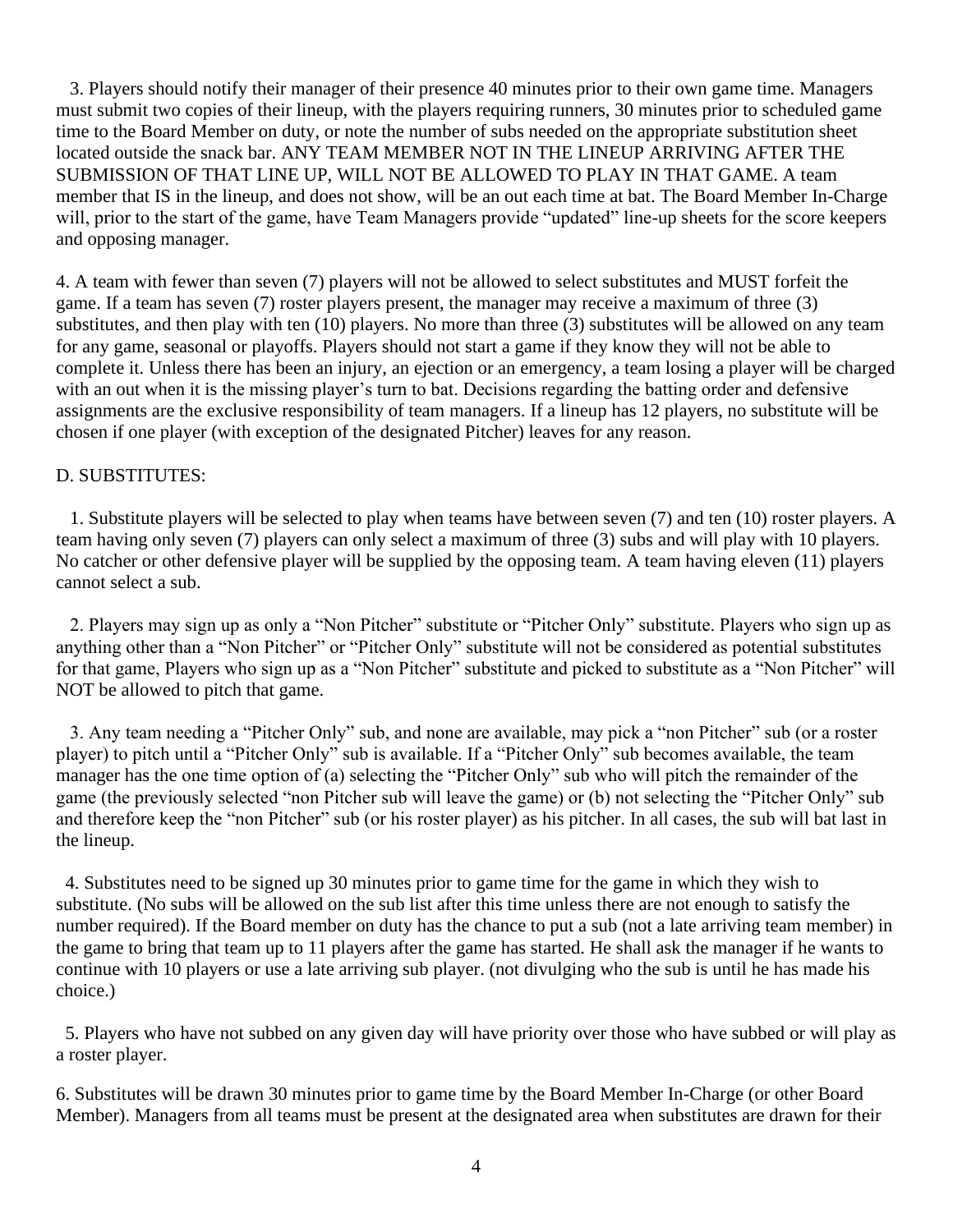game or for the opposing team requiring players. The Board Member In-Charge will then notify managers and scorekeepers of the substitute players.

**Division 3 softball does not condone consumption by a player prior to the game that he will play in. This includes a game day sub or injury sub. Team managers have the right to refuse to accept an injury sub or game day sub if he has consumed alcohol prior to the game.**

 7. Substitutes will be assigned to teams by a random drawing of numbered pills based on their category as follows:

P1: A newly evaluated player who has never played before, is not in the current season's draft and has subbed in less than 3 games. \*\*see note 3 below\*\* (6-8-22)

P2: A player who is not assigned to a team. A player can only sign up as a P2 sub for 2 straight seasons. After the 2nd season, the player will be designated a P3 sub.

P3: A player who is assigned to a team and wishes to sub in a game his team is not involved in.

P4: A player who has already subbed that day.

Note 1: In the event a team is not scheduled to play or his game has been cancelled on any regular season game day (and does not have Announcing duty) roster payers on that team will be classified as P2's for subbing purposes.

Note 2: A player who indicated "Pitcher" as one of his two position choices on his application form and/or has been evaluated by one or more Board Members, may sign up to sub as "Pitcher Only". If he is chosen to sub as a Pitcher, he MUST pitch the entire game unless he is removed due to an injury or ejection, or must leave due to an emergency. He CANNOT play any other position during that game.

Note 3: A P-1 sub after 3 games played will be reclassified as a P-2. Also, the sub will be rated on his ability by the manager whose team he is playing for and the opposing manager as well. He will then either remain a "C" player or be moved up to a higher rating by the Board's determination. (6-8-22)

8. Board Duty members will verify the level of players missing from each team and the level and priority of each sub using lists provided by the Board. At least two players must be missing for a team to get a sub. The lowest level missing player is not replaced. P-1s can only sub for B and C players. (6-8-22)

- 1. Draw a pill for each team that needs subs. Sub assignment starts in the dugout of the team with the lowest number.
- 2. Draw a pill for each sub player where there are more than one at the same level and priority.
- 3. Allocate P1 subs to open C roster spots in the above dugout order according to the pill draw for P1 subs. If P1 players remain, then allocate them to open B roster spots until all open roster spots are filled or there are no remaining P1 subs.
- 4. Allocate A subs in pill draw order to remaining open A roster spots in the above dugout order for P2, P3 and P4 subs in that order (A for A).
- 5. Allocate B subs to any remaining open A roster spots in the same order as 4 (B for A).
- 6. Allocate C subs to any remaining open A roster spots in the same order as 4 (C for A).
- 7. Allocate remaining B subs to remaining B roster spots in the same order as 4 (B for B).
- 8. Allocate remaining subs to remaining B roster spots in the same order as 4 (A, C for B).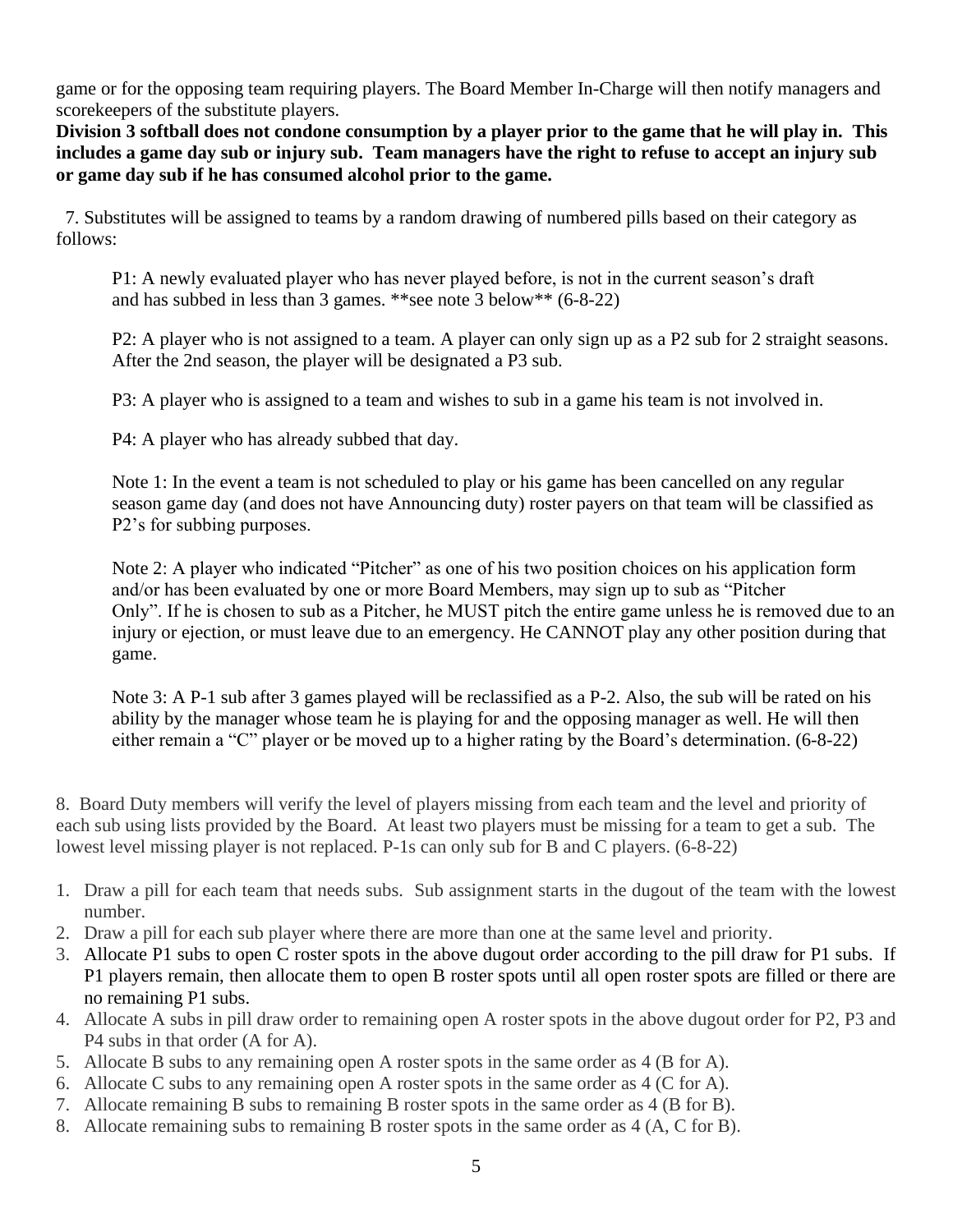- 9. Allocate C subs to remaining open C roster spots in the same order as 4 (C for C).
- 10. Allocate remaining B subs to remaining open C roster spots in the same order as 4 (B for C)
- 11. Allocate any remaining subs to any open roster spots in the same order as 4 (A for C).

9. A player may only substitute once a day unless there are not enough substitutes to fill needs. Substitutes must bat after roster members of the team, in the order picked (Exception: A substitute Pitcher will bat before any other substitute players on that team).

10. Prior to the start of the season, each manager will designate one (1) player as their pitcher for the season. If during the season the designated pitcher is not present at a game, refer to paragraph D.3. above for options regarding obtaining substitutes. If more than one team needs a pitcher, the assignments will be made by a random drawing of numbered pills. Only board evaluated pitchers may participate in this drawing.

11. If a player becomes ill or injured, is ejected, or must leave due to an emergency, a substitute will be chosen from the injury substitute list. Once the manager of the team needing the substitute notifies the Home Plate Umpire that a substitute is needed, it becomes official and the next player from the injury substitute list is in the lineup. If this injury substitute is picked to play the following game, he will do so under the guidelines listed below (see paragraph 15). If no one on the substitute list is available, a substitute will be chosen from players available. If a P-1 sub is injured, ill or ejected or must leave due to an emergency, he will be replaced by a player with the same rating as the player he was subbing for. Example: P-1 sub in for a B player has to leave the game, a B injury sub will replace him. The substitution will be made by the on-duty Board member. (6-8-22)

12. After substitutes have been drawn and assigned to a team, the manager will not be able to remove the substitute to add a player that has shown up late.

13. No substitute will be allowed for a player who leaves the game for reasons other than an emergency, injury or ejection. When that player's turn to bat comes up, the team will be charged with an out.

14. If there are not enough available substitutes (see paragraph 9. above), an announcement will be made over the PA soliciting additional substitutes to fill the same level of the injured or missing player. If a player of the same level is not found, the Board member will go up or down one level first then another level after that until the position is filled. (Ex. If a C player is needed then the board would go C first then B then A to get a sub. If an A player was needed it would be the opposite.)

These substitutes (roster player or injury sub) may play on any field. However, they will be removed and replaced by the Board Member In-Charge (or acting Board Member) when their scheduled game is to begin. The replacement is final and will take place when the substitute player is in the dugout. Managers must be aware of this stipulation prior to the substitute player being assigned their game. Managers MUST refrain from asking players to sign up to substitute for their team. If a manager is found recruiting players, he will be warned for the 1st offense, suspended for the 2<sup>nd</sup> offense from managing the remainder of that season and all of the next season (if he is appointed manager again). And if there is a  $3<sup>rd</sup>$  offense the manager shall be removed from managing in D-3.

An exception would be in the case of a shortage of needed substitute pitchers. Managers may approach Board certified pitchers of the same or lesser rating as the pitcher they are replacing to sign up as pitching substitutes only. (both roster pitchers and sub pitchers). If a manager has contacted all roster pitchers and sub pitchers and had no success recruiting a pitcher at the same rating, he must contact the Board member in charge of pitcher recruitment. The Board member will then allow him to go up one level in rating to secure a pitcher. This is done on a game by game basis. Recruited pitchers are exempt from the runner rule. If they normally get a runner they will be able to get one in the game they are subbing in. If the pitcher that has agreed to pitch for a team does not show up prior to the selection of subs (30 minutes before game time) he will be governed by Rule C; Lineups, paragraph #3.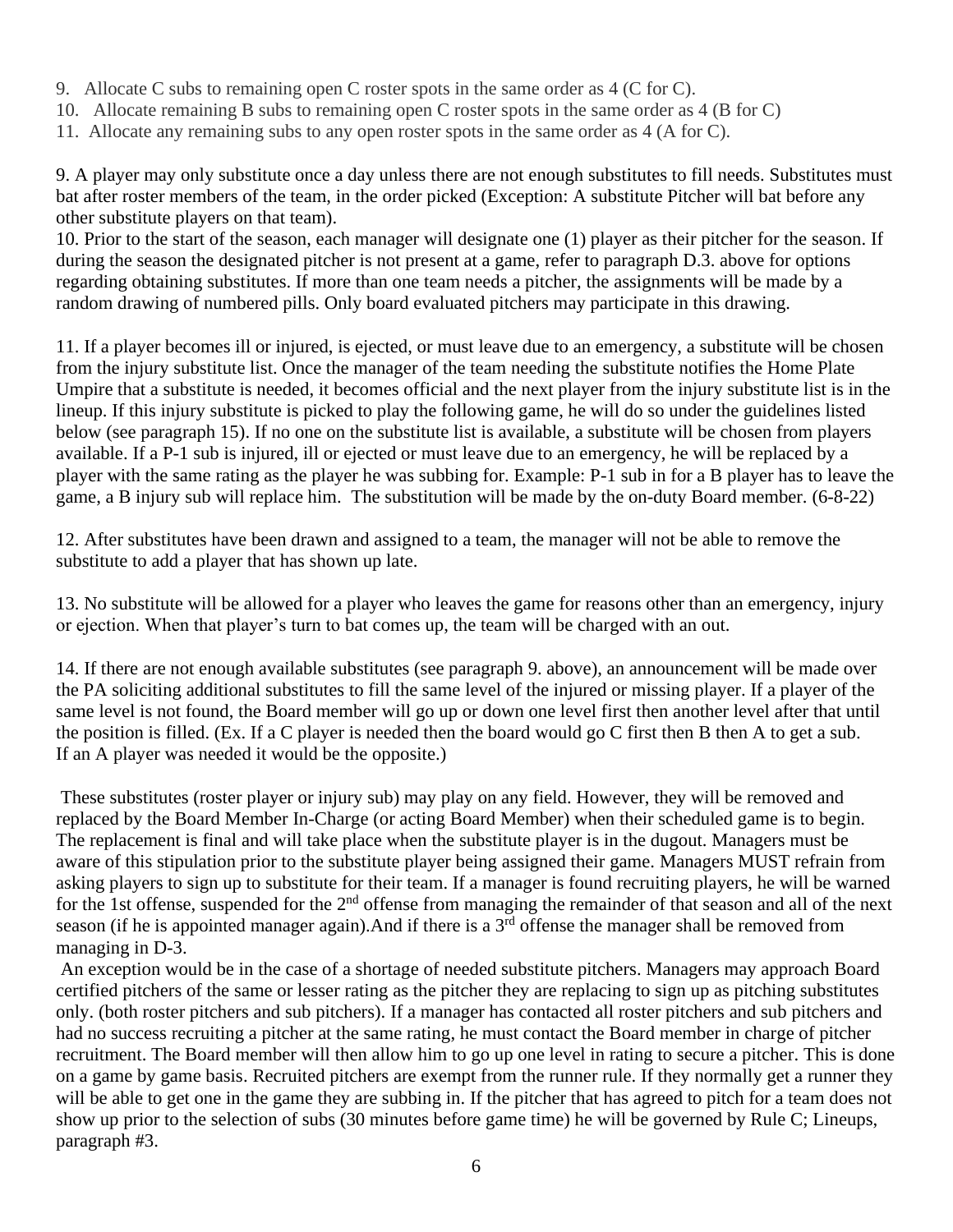15. During the division tournament, substitutions will be on a skill level basis. Players chosen first as substitutes will be roster players during the current season. If enough roster players are not available, sub-only and players evaluated during the current season by the Board based on their play during the season will be eligible to be subs for tournament play. Substitutes will be at the same player ranking as the replaced player. Note\* A sub or player that has already subbed or will be playing in the second game will only be allowed to play in one game, unless there aren't enough subs of the same ranking on the list. They may still sign up for the game but will only play if there is a lack of subs of their ranking.

Rankings to be used are from the beginning of the current season (unless P-1 'C' players have been reevaluated) for roster players and the replacement list. Players ranked as 'A players' will only be substituted for 'A players'. When both teams playing need more than one player at the same evaluated level, the placement of players will be on an alternating basis beginning with the Visiting team. P1s will be C sub only players. During the tournament, if a manager has only seven (7) players, he may only obtain a maximum of 3 subs equal rank of any three of his missing roster players (He MUST play with ten (10) total players). If a manager has 8 players he may only obtain the max 3 sub players to bring his team to 11 total.

If a manager has between 9, 10, or 11 players, he must obtain only that number of subs required to bring his team total to twelve (12) and the subs must be equal to the skill level of his missing roster players. Exception: if a manager has 10 players and one of his missing players is his designated Pitcher, he may obtain 2 subs (one Pitcher-only sub of the same rating as his pitcher and one non-pitcher sub of the same rating). If a manager has 8 or 9 players and is missing his designated Pitcher, one of his subs can be a Pitcher-only sub.

If a manager has 11 players, he will obtain a 12th player equal to the skill level as his missing roster player.

If possible, all tournament teams will compete with 12 players unless circumstances say otherwise.

Examples:

- 1. If there are a lack of subs for each team and one team needs a "C" sub but there are none, then that team will play with only 11 players even if the opposing team has 12 players. The team with 12 players will then use a rotation.
- 2. If there are 2 teams on the same field that need a "C" sub to fill out their teams, but there is only 1 "C" sub signed up, then neither team will get a sub and the teams will play with 11 players. This would also apply if the two teams needed like ranked players. Ex. B for B, A for A.
- 3. If one team needs an A and the opposing team needs a B player and there is only a B player signed up, then the team that needed a B will get the B player. The opposing team will play with the 11 players they have not getting a player of the same ranking.

Note: Players who have not subbed on any given day will have priority over those who have subbed.

# E. REPLACEMENT PLAYERS:

1. When a substitute player wishes to become a roster player, he will declare such to the current Board Member in charge of Replacement Players. The Board Member in charge of Replacement Players will keep track of all such declarations by name, skill category (A/B/C), Pitcher Only/Non-Pitcher positions, and date of declaration.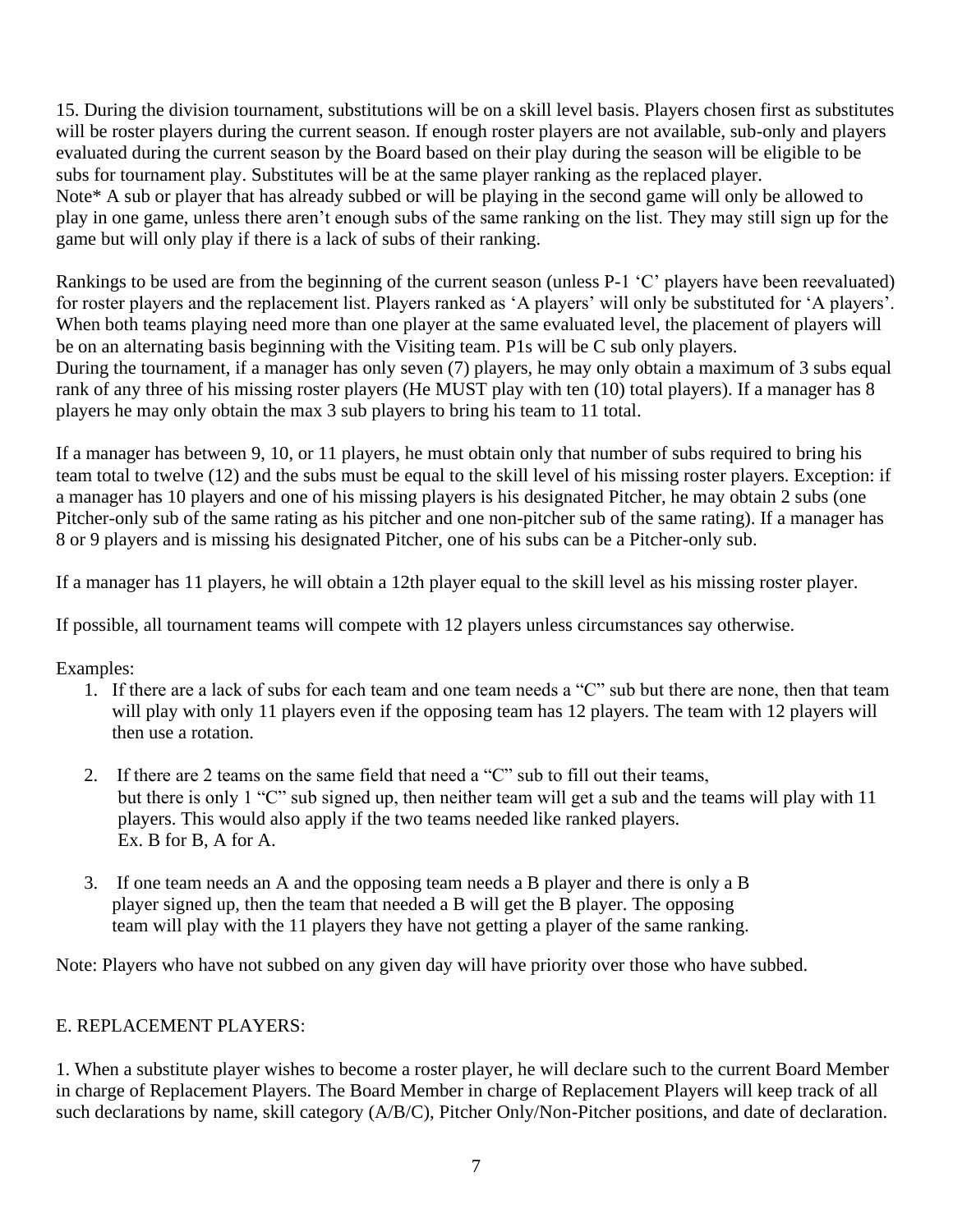2. The Board Member in charge of Replacement Players will not divulge the names of players on the Replacement List (except as stated below

3. When a team needs a player to replace one that can no longer play prior to the start of the season ending tournament, the Manager will contact the Board Member in Charge of Replacement Players and state his requirement(s). For skill categories A and B (excluding Pitchers) the player(s) who has been on the Replacement List the longest (by date) will be offered to, and MUST be accepted by, the Manager. Note: if no replacement player is available and the original player returns and can play, he may rejoin his team until a replacement player is available. When the replacement player is available, the original player is removed from the team immediately and the replacement player is added to the roster. The Board Member in Charge of Replacement Players will NOT answer any questions from Managers. Managers MUST refrain from asking players to add their names to the Replacement List.

4. When an A or B Pitcher is required by a Manager, an available Pitcher on the Replacement List (who selected Pitcher as their first or second choice on their application) will be placed on that team from the Replacement List in that skill category (A or B list) and in the order they reside on the list. If there are no Pitchers available in the skill category required, the Manager can go down "one level" to obtain a pitcher. When an A or B Player is required by a Manager and no player is available in that skill category (A or B list), the Manager can go down "one level" to obtain a player.

5. When a Manager requires a C Player (Pitcher or non-Pitcher), ALL available C players on the Replacement List will be offered to the Manager. The Manager will choose the C player that he wants within 48 hours of receipt of the C player replacement list. If the Manager fails to make a selection within the allotted time period, he will be assigned the player who has been on the Replacement List the longest.

 Accordingly, the replacement player chosen or assigned to a team will have a time period of 2 play dates to join that team. If this doesn't occur, said player will be removed from the list. The Manager will then be given a choice of the remaining players and repeat the process again.

6. When a Manager requires a "Non-Pitcher" Replacement player, he will only be offered "non-pitchers" (of the skill category required) from the Replacement List.

7. When a replacement player has been assigned to a team, the name of the replacement player will be provided to all board members and managers by e-mail in a timely manner.

# III GAME RULES

1. Double Bag rule - BATTER-RUNNER REACHING FIRST BASE. Each batter must reach first base without the aid of a courtesy runner. A double bag shall be used at first base, the double portion of the bag being in foul territory abutting first base. If there is a play on a batter-runner going to first base, the batter-runner must touch only the Orange Bag extending into foul territory. His touch of the White Bag or BOTH Bags will result in being called out, except in the umpire's judgment, the batter-runner is avoiding a collision. This is NOT an appeal play. Important: The defending player has only the white base, in fair territory, to make the putout; his touch of only the bag in foul territory, or both bags simultaneously (umpire judgment), during the put-out at first base, will not result in an out. After making the put-out at first base, any subsequent touch of the Orange bag by the defensive player will NOT result in the batter-runner being called safe. After the batter-runner becomes a base runner, the defensive player may use either portion of the double base to record a put out. The base runner is allowed to utilize either the white bag OR the orange bag, or both, while on 1st base. The practical effect is that the two bases are 'merged' for both offensive and defensive purposes once the batter runner becomes solely a base runner.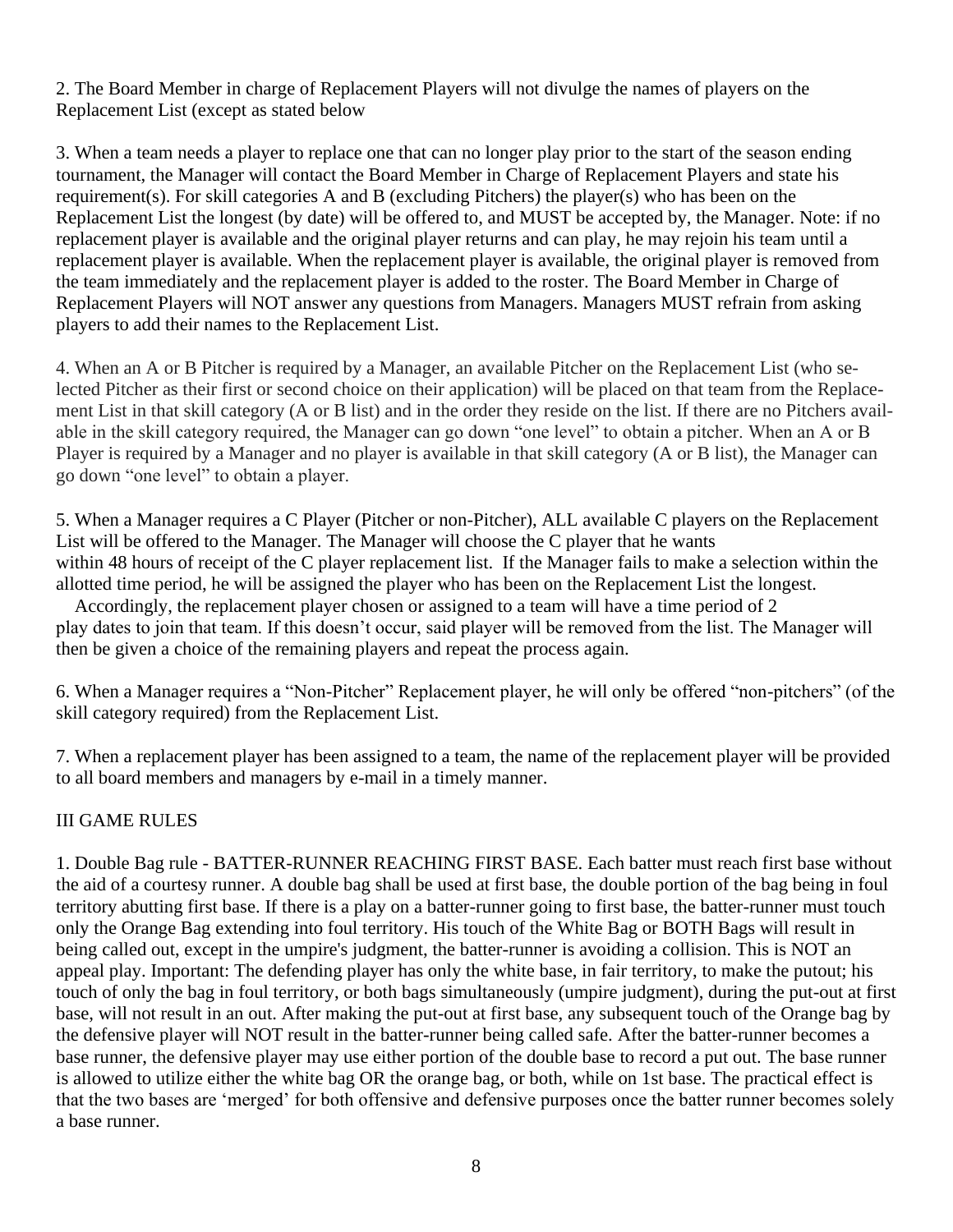2. A runner will be called out if he touches or crosses over any portion of the batting platform.

3. A runner may leave his base only when a pitched ball is batted, the batter swings or the ball crosses the plate. A runner leaving the base too soon can be called out.

4. 4. There are no rundowns for the sake of safety. A rundown is started when the ball is fielded ahead of a runner ("Fielded" is either a batted ball or a ball thrown by a defensive player making a play on a base runner). **A runner is only allowed to reverse his direction one time when a play is being made on him while advancing to the next base. The runner does not have to go back and re-touch the base that he was returning to if the ball is overthrown on a subsequent play, he may turn and proceed to the next base**.

5. Each team is responsible for keeping its dugout gates closed during play. If the team at bat leaves its dugout gate open and a live ball goes into the dugout, there will be no runner advancement awarded.

6. Sliding or diving into any base or scoring plate is not permitted and such players will be called out. Players may slide or dive when returning to any base including the scoring plate.

7. Runners shall be called out for contact with a defensive player if, in the umpire's judgment, the contact was deliberate or if the runner could have reasonably avoided contact and failed to do so. If a runner interferes with a defensive player making a subsequent play, the runner closest to home will be called out. If the umpire rules deliberate contact on the part of the defensive player, the runner shall be called safe**. Defenders no longer can block a base legally while waiting on a throw to arrive. Now, to avoid being called for obstruction for impeding a runner legally running the bases, a defender must have possession of the ball or be in the act of fielding a batted ball.**

8. Players are not permitted to over-run second and third base without being in jeopardy of being called out. A player may over-run first base unless the base runner attempts to advance to second base. A runner who overruns any base when returning to it is liable to be put out**. ( No tag of the runner is necessary. The runner is out if the fielder is in contact with the bag.)** A base runner may slide or dive when returning to any base.

9. Once a runner's foot touches the ground on or past the commitment line, the runner is committed to advancing to the scoring plate. A runner will be called out if he re-crosses the commitment line and the ball remains live.

10. A tag of the runner by a defensive player is not allowed between the commitment line and the scoring plate. The runner will be called safe and the ball remains live.

# 11. Runner Rule:

Players (including subs) will no longer have to declare that they need a runner before the gm starts. Any player can get a runner at any time and at any base with that runner having the right to refuse a runner when his manager wants to send in a courtesy runner.

A player can be a courtesy runner twice a game and once an inning.

If a courtesy runner is on base when it is his turn to bat, he will be called out on that base and if it is not the last out, he will then have his turn at bat. If it is the last out, he will be the leadoff batter the next inning.

If all players have been used as a courtesy runner, then no courtesy runner will be allowed and all players will have to run for themselves.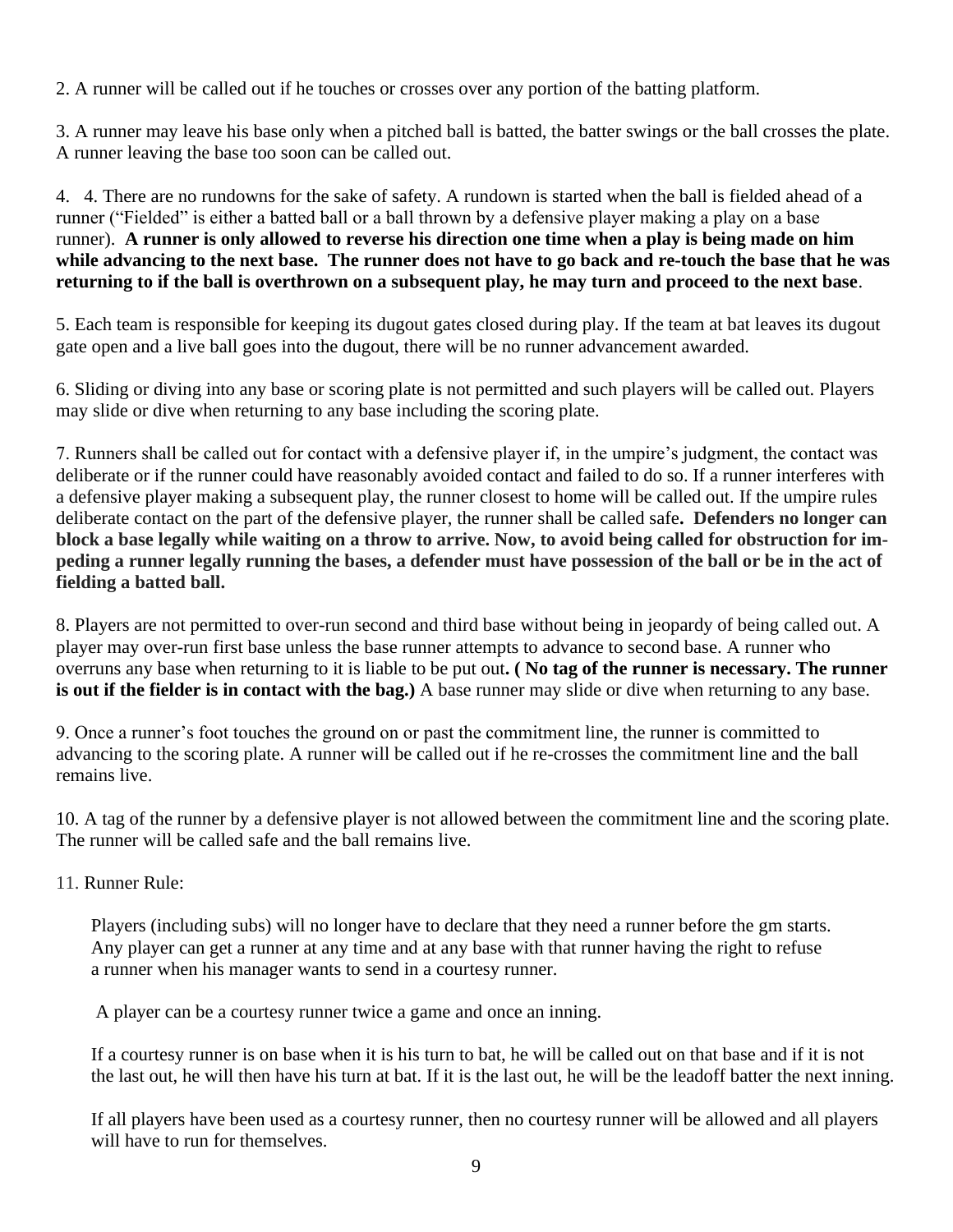When in extra innings and the international runner rule is in effect, the batter who made the last out in the previous inning must start at 2nd base and advance one base before a courtesy runner can be put in for that player.

12. Infield warm-ups are allowed while the pitcher is warming up. Once the umpire calls "ball in" all warm-ups must stop.

13. Teams are limited to five (5) runs per inning except in the  $7<sup>th</sup>$  or later innings of the game, in which a team can score an unlimited number of runs. A team behind by more than five runs in any inning prior to the  $7<sup>th</sup>$ inning, can score "Five runs Plus 1" run in an effort to catch up.

14. All runners on base that are forced to the next base as a result of the hit or walk that enabled the fifth, plus 1 or tying run, must reach the next base. Then time may be called and the run counted.

15. When the score is tied after seven innings, teams start each inning with a runner on second base. That base runner is the last player at bat from the previous inning.

16. If a team is leading by 15 or more runs after the 5th inning (4 and a half innings if the home team is ahead), the game will be considered complete. If the Visiting team is ahead by 15 or more runs after the 5th inning, the Home Team must bat in the bottom of the inning.

# IV. DEFINITIONS:

1. LEGAL PITCH: The height of a legal pitch must be from six feet to twelve feet above the playing surface.

2. LEGAL STRIKE: Legal pitches striking any part of the home plate or the strike zone mat shall be strikes.

3. INFIELD The infield is that portion of the field in fair territory that includes areas normally covered by infielders.

4. INFIELD FLY A fair fly ball (not including a line drive) that can be caught by any fielder with ordi nary effort when first and second bases or first, second and third bases are occupied with less than two outs. Any fielder can catch an infield fly. NOTE: When it becomes apparent that a batted ball will be an infield fly, the umpire shall immediately declare, "infield fly - batter is out", to aid the runners. If the ball is near the foul lines, the umpire shall declare, "infield fly - if fair". The ball is live and runners may advance at the risk of the ball being caught, or re-touch and advance after a fielder touches the ball. If the hit ball becomes a foul ball, it is treated the same as any other foul ball. Failure of the umpire to call "infield fly," does not negate the infield fly. If the error is discovered prior to the next pitch, the infield fly rule may still be called.

5. PITCHING SCREEN: The following rules apply:

a. Pitchers may use a protective screen. The team using the screen is responsible for the placement and removal of the screen.

b. The screen will directly face home plate within one to three feet in front of the pitching box. If a pitcher chooses to use the full depth of the ten foot pitchers box, then the screen must be positioned in the one to three foot limits of where he chooses to pitch.

c. The screen may be positioned anywhere from the outer left side of the pitching rubber for a righthanded pitcher to the outer right side of the pitching rubber for a left-handed pitcher. These lines are extended to the rear of the pitchers box should the pitcher want to pitch further back in the pitchers box.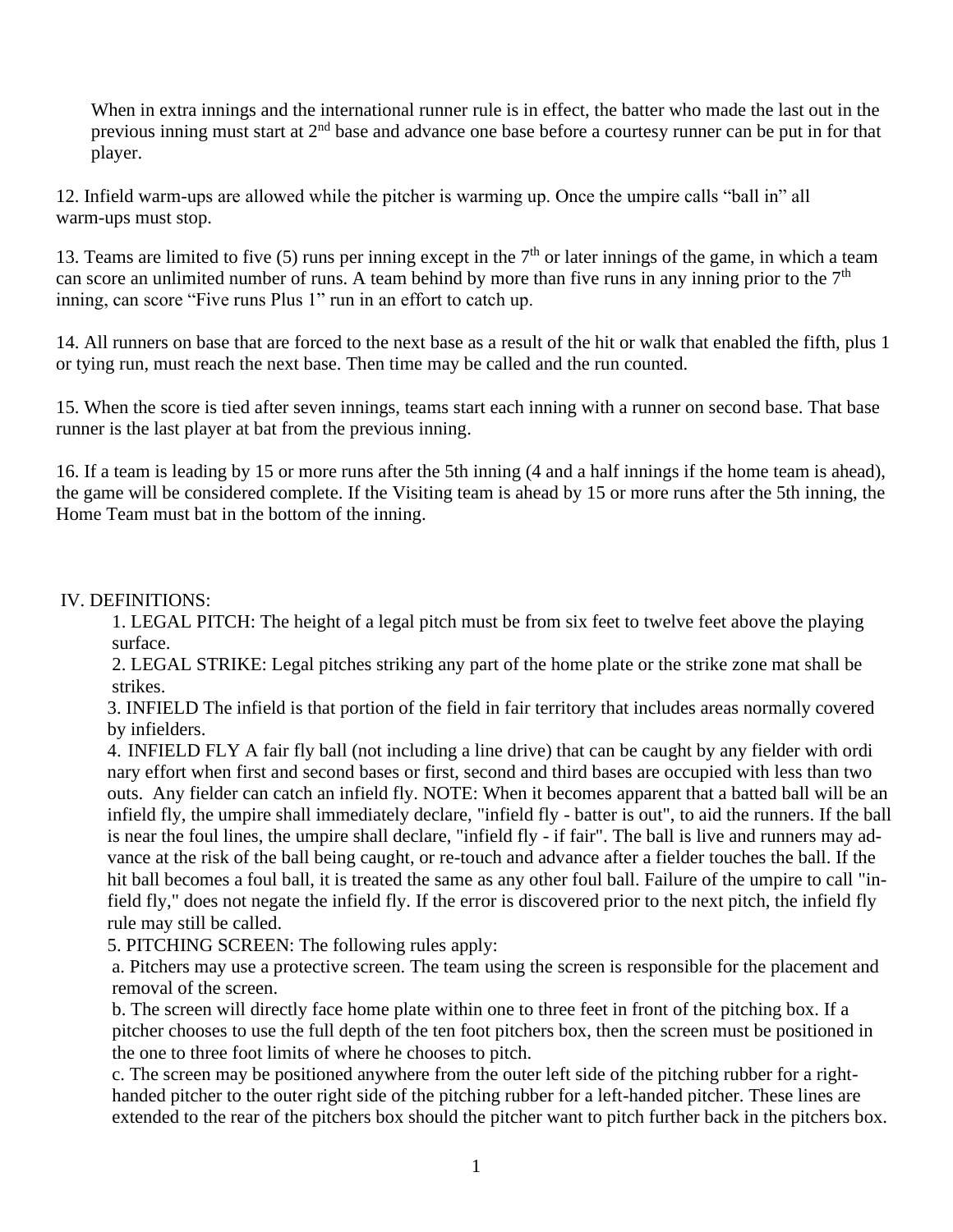d. The screen must be placed to the left of a right-handed pitcher, and to the right of a left-handed pitcher to maximize the pitcher's safety.

e. Any batted ball striking any portion of the screen as observed by the umpire will be declared a dead ball, no pitch. All rules governing a dead ball no pitch will apply. All thrown balls hitting the screen are alive and play continues.

f. Any pitch delivered with the screen not in a legal position will be declared "Illegal Pitch" (Ball). If a pitcher refuses to place the screen in the correct position, the umpire will notify the player's manager and remove the pitcher from pitching.

g. If a pitcher chooses to use a screen then he MUST step "completely" behind the screen by the time each pitched ball reaches the plate. Failure to do so will result in the umpire calling each pitched ball an "Illegal Pitch" (Ball).

h. A pitcher is ineligible to field any hard driven ball that is hit up the middle (umpire judgment). Penalty for doing so will be a "dead ball single" for the batter and all runners will advance one base. A pitcher will be allowed to field a slow rolling grounder or pop-up with no penalty (umpire judgment). 6. ILLEGALLY BATTED BALL: Conform to SSUSA rule. An illegally batted ball occurs when the batter hits the ball fair or foul and:

A. The entire foot is completely outside the lines of the batter's box and on the ground.

B. Any part of the foot is touching the strike zone mat.

C. An illegal or altered bat is used.

7. CATCH: A catch is valid when the fielder holds the ball long enough to prove he has complete control of it and that his release of the ball is voluntary and intentional. If a player drops the ball after reaching into his glove to remove it or while in the act of throwing, it is a valid catch. It is NOT a catch if, immediately after fielding the ball, the player falls down, or collides with another player or fence, and drops the ball as a result of the fall or collision. A ball, which strikes anything other than a defensive player while it is in flight is ruled the same as if it had struck the ground.

8. OBSTRUCTION: A fielder, not in possession of the ball, not in the act of fielding a batted ball, or about to receive a thrown ball, who impedes the progress of a runner.

9. INTERFERENCE: Interference is when a player or manager interferes, impedes, or confuses a defensive player attempting to make a play. Interference may be physical or verbal. Violation of this rule will result in an "out" applied to the person the defensive player was attempting to make a play on. 10. APPEAL PLAY:

A. A play in which an umpire may not make a decision until requested.

The appeal must be made before the next pitch or before the

defensive players have left fair territory. On the last play of the game,

an appeal can be made until the umpires leave the field.

B. Types of appeals:

- 1. Missing a base
- 2. Leaving a base on a caught fly ball before the ball is first touched.
- 3. Batting out of order.

11. EJECTION: The result of an incident requiring the removal of a player from the game by the umpire. The incident will require the player or coach to leave that field and the bleacher fence surrounding that field but the ejected player may stay inside the complex at other fields.

Any ejected player discovered participating constitutes a forfeit and will be subject to further review by the Recreation Department.

12. TIME OUT: "Time Out" is only called by the Umpire when the ball is held by a player in the infield area, and in the Umpire's judgment, ALL play has ceased. The umpire may call time out at anytime when there is an injury on the field, or for any reason deemed necessary to insure safety of the players. The umpire's decision to call time out is final, and play is considered dead once time out is called.